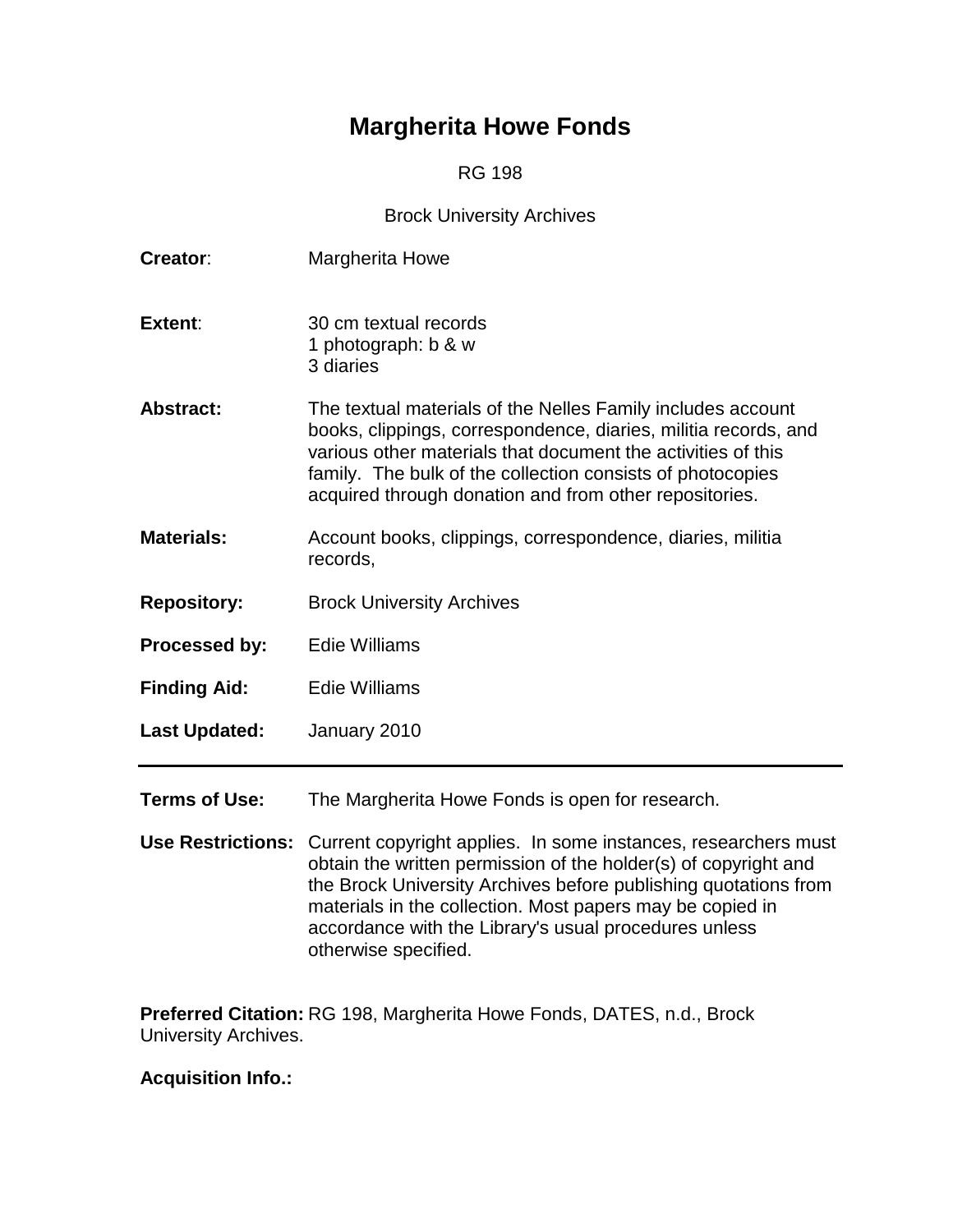### **Administrative History:**

#### **Scope and Content:**

Original folder titles were retained except when it was obvious the folder had been reused and the title did not match contents.

**Organization:** The records are arranged alphabetically into ?? series.

## **Inventory:**

| <b>Added Entries:</b>  | 600 | Nelles Family                |
|------------------------|-----|------------------------------|
|                        |     |                              |
| <b>Subject Access:</b> | 650 | Nelles, Robert               |
|                        | 650 | Nelles, William              |
|                        | 650 | Nelles, Abraham              |
|                        | 650 | Nelles, Cyrus Sumner         |
|                        | 650 | Sumner, Cyrus (Dr.)          |
|                        | 650 | Sumner, Cyrus                |
|                        | 650 | <b>Millard Family</b>        |
|                        | 650 | Millard, William Stallard    |
|                        | 650 | <b>Millard, Thomas Wells</b> |
|                        | 650 | Merritt, William Hamilton    |

\_\_\_\_\_\_\_\_\_\_\_\_\_\_\_\_\_\_\_\_\_\_\_\_\_\_\_\_\_\_\_\_\_\_\_\_\_\_\_\_\_\_\_\_\_\_\_\_\_\_\_\_\_\_\_\_\_\_\_\_\_\_\_\_